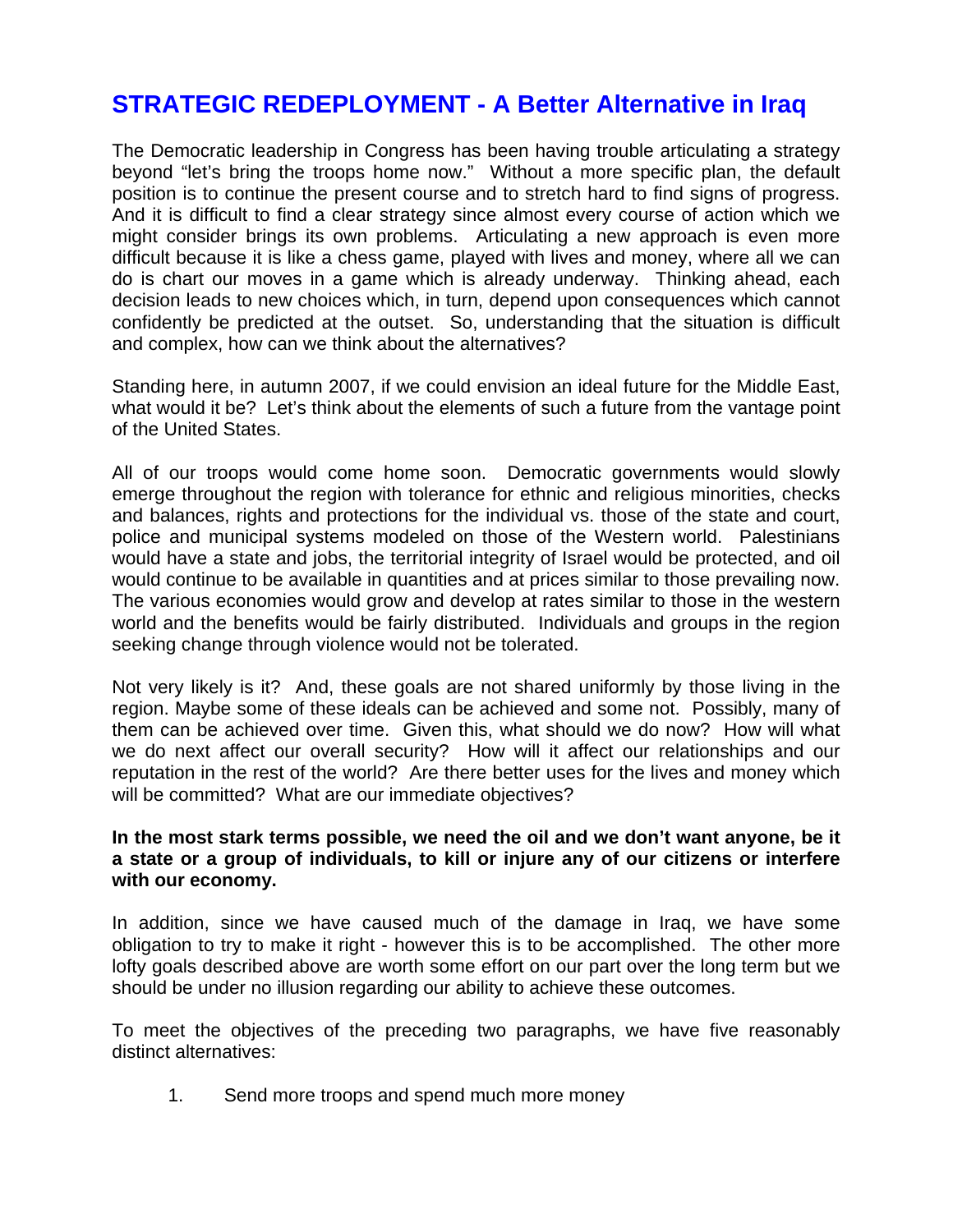- 2. Maintain approximately the same number of troops the current strategy.
- 3. Begin a phased withdrawal, slowly reducing troop levels.
- 4. Bring our troops home as quickly as possible.
- 5. Leave Iraq as quickly as possible but build up our forces and capability in and around the Middle East in what could be called a **"strategic redeployment."** Use our influence and money to seek help from others in the region and around the world. An earlier but different variation of this proposal was discussed in the press in 2006 but was ignored by the Bush administration.

Sending more troops and spending more money won't fly politically within the US. We have been at war in Iraq for four years now and more troops and more money would probably increase our casualty rate and throw our spending into the trillions. Some studies show that our spending in Iraq, including the long term effects, has already exceeded one trillion dollars, maybe much more. And, it is by no means certain that Vietnam level troop increases would achieve the desired objectives. Further, our country will not and should not tolerate the degree of repression and brutality which would be necessary to increase the probability of a successful occupation. Perhaps the best way to think about this alternative is to consider whether you would volunteer or, perhaps more tellingly, send your children or grandchildren to the front lines of this war.

Arguments for and against continuing the current strategy would take up more space than I have in a short essay. It does seem clear that we are in the midst of a civil war, that tribalism is resurgent, that sectarian cleansing is well advanced in most areas of the country, that there are millions of refugees in and outside of Iraq and that most of the people with managerial and professional expertise have left. Shiites are in control in the central government and the Sunnis are disenfranchised. The US is vastly unpopular within Iraq. In the latest poll by ABC News, 76% of Iraqis said that the US should withdraw now. In Anbar province where the administration is claiming a measure of success, every person polled called attacks on coalition forces "acceptable" and the United States led invasion "wrong." With our troops tied down in Iraq and with the costs (including internal dissent in the US) ballooning and weakening our economy, we are increasingly vulnerable in strength and in reputation elsewhere in the world and unable to counter or deter moves others make which are detrimental to our interests. There will be no World War II "unconditional surrender" or "victory" and, to some degree, we have suffered defeat in that we have been unable to achieve stability, by any reasonable measure, in a conflict which has already lasted four years.

A phased withdrawal seems self defeating - essentially trying to accomplish the same mission with a steadily diminishing number of troops while putting them at increased risk. At the same time, Iran will be able to increase its influence and Russia will be tempted to make Iran a client state thus moving into the vacuum created by our withdrawal, further altering the balance of power in the region. Sunnis and Kurds from outside Iraq will see their own interests jeopardized and may become involved in the conflict. Syria, Turkey, Saudi Arabia and Israel all have divergent interests at stake.